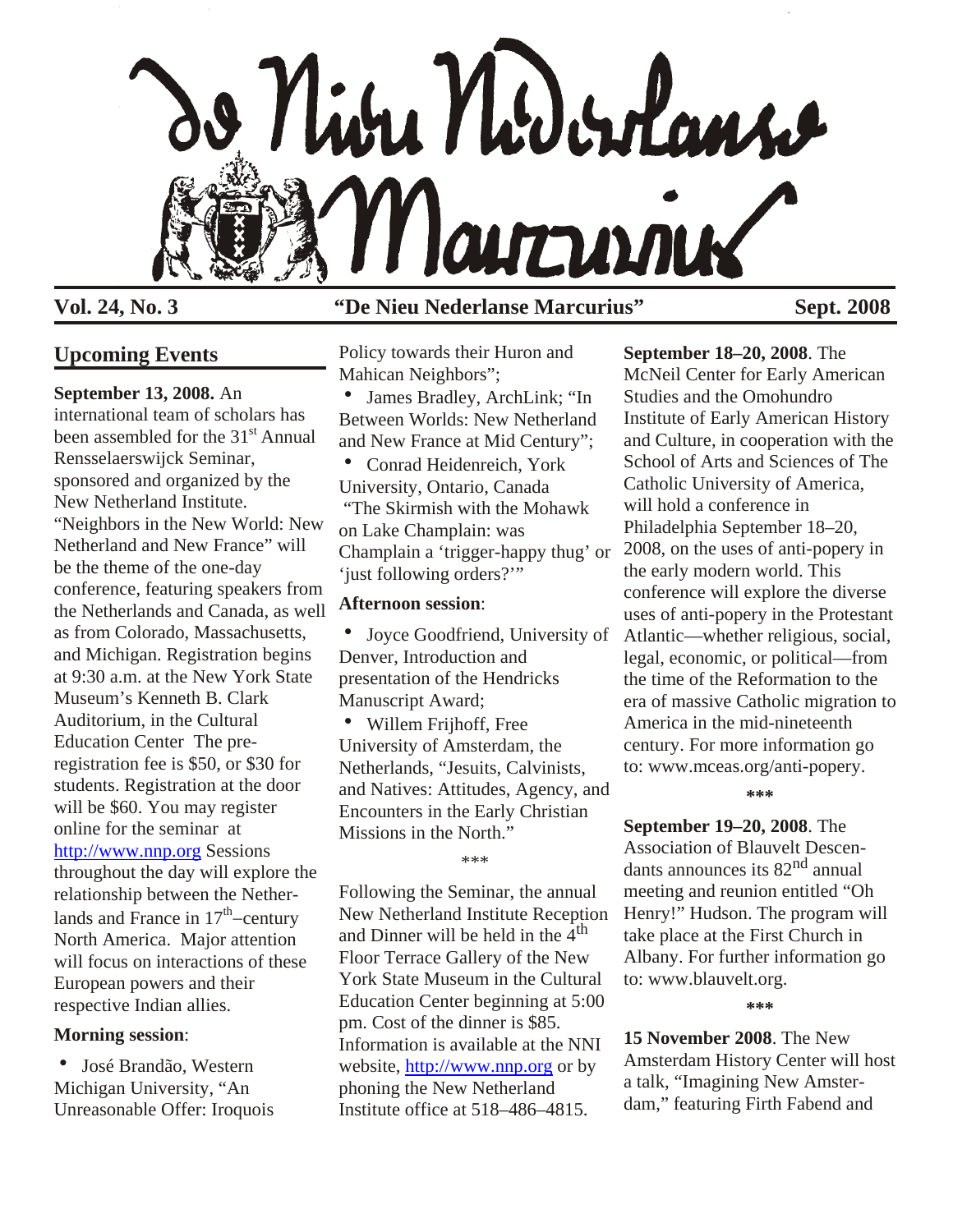# **De Nieu Nederlanse Marcurius** 2

Len Tantillo. The presentation will be held at 1 p.m. in the Marble Collegiate Church at 3 West 29<sup>th</sup> Street in NYC. There is no charge; however, please email Ken Chase at kchase@ westendchurch.org for reservations.

# **News**

### **Hendricks Manuscript Award**

This year's Hendricks Manuscript Award winner is Willem Frijhoff of the Free University of Amsterdam for his work *Fulfilling God's Mission, The Two Worlds of Dominie Everardus Bogardus 1607 1647*. See the December 2007 issue of the Marcurius for an announcement of his book. He will be introduced at the Rensselaerswijck Seminar by Joyce Goodfriend of the University of Denver. The award is given to the best published or unpublished book-length manuscript relating to any aspect of the Dutch colonial experience in North America. Endowed by Dr. Andrew A. Hendricks, the award carries a prize of \$2,000 and the distinction of being named a Fellow of the New Netherland Institute.

\*\*\*

## **Quinn Foundation Awards**

The generous support of the Doris G. Quinn Foundation enables the New Netherland Institute to join with academic institutions, the New York State Library, and the New York State Archives in offering fellowships and research residencies. Information and details on applying for a 2009 Fellowship and/or a Research Residency is

**THE NEW NETHERLAND INSTITUTE** gratefully acknowledges all gifts received from July 1, 2007, to July 1, 2008. Corporate donors, foundations, organizations, and institutions appear in italics. For donations received in 2006 and 2007, see [www.nnp.org/nni/Membership/cc.html](http://www.nnp.org/nni/Membership/cc.html).

**Patroon** (10,000+) *Broughton Foundation Cleveland Foundation H. L. Funk Consulting Littauer Foundation Philips Electronics NA Doris Quinn Foundation Rabobank* **Director-General** (5000+) *Kleinschmidt Family Foundation* Van Orsdol, M. **Councilor** (3,000+) *Consulate General of the Netherlands* **Vice-Director (**1,000+) *Colonial Lords of Manors* Chase, K. Cole, B. Funk, E. P. Hendricks, A. *Albany Steel, Inc.* Hiemstra, J. Moriarty, K. Pegels, C. Sefcik, J. *Siena College* Van Schaick, J. Wendell, Ch. W. Zagoreos, A. & M. **Burgomaster** (500+) Auten, G. Damiano, G. Desmarais, A Douglas, M. & P. *Marist College Westnet, Inc.* **Magistrate** (100+) Baker, D. Belzer, G. Berger, M. Blaauw, J. Boeman, G. Bogardus, W. *Calvin College* Crotty, M. J. De Leeuw, H. DeWeese, D. Dunn, G. Fontijn, A. Funk, H. L. Gehring, C. Greenfield, J. Greer, W. Gronim, S. Hexter, P. *Hope College* Jonker, J. Koenig, D. A. LaRue, A. Lazier, C. Lumey, L. H. Macy, H., Jr. Mandaville, J. Merwick, D. Mooney, R. Moore, J. A. Mulligan, R. Murrin, J. Salomon, H. Schermerhorn, E. J. Ten Eyck, P. Tsirkas, C. Tsirkas, M. Tsirkas, V. Van Curler, D. Vanderford, J. Vanderwal, W. Van Wagner, J. Jr. Wanzer, D. Ward, J. Wright, Th., Jr. **Burgher** (up to 100) Addink, R. Anon. Bailey, M. Bartlow, A. Bartowski, G. Basto, K. Bennet, J. Bink, T. Bodde, T. Bogart, K. Bonomi. P. Boylen, C.

Brown, A. Bull, A. Bullock, R. Campbell, L. H. Chase, D. Church, E. Denton, K. Elting, J. Fabend, F. Folts, J., Jr. Geekie, W. Greene, M. Griffin, B. Hageman, C. Halpern, J. Harman, J. Q. Heighton, F. K. Hull, R. Jockin, H. Johnson, M. E. Krol, H. Lansing, J. Mabee, G. & K. Maika, D. McEneny, J. McKee, M. McMorrow, G. Messecar, A. Noordsy, H. Nuovo, B. Potter, K. Redmond, M. Roggeveen, R. Rose, P. Schenck, R. Shattuck, M. Springsteen, L. Tubbs, F. Van der Linde, J. Van Koert, R. Van Zwieten, A. E. Venema, J. Volkertsz, E. Vreeland, M. Walker, J. Webber, C. Williams, J. Wyckoff, S.

Brink, A.

available at www.nnp.org/nni/ Research%20&%20Education/

quinn.html. Applications are due March, 2009.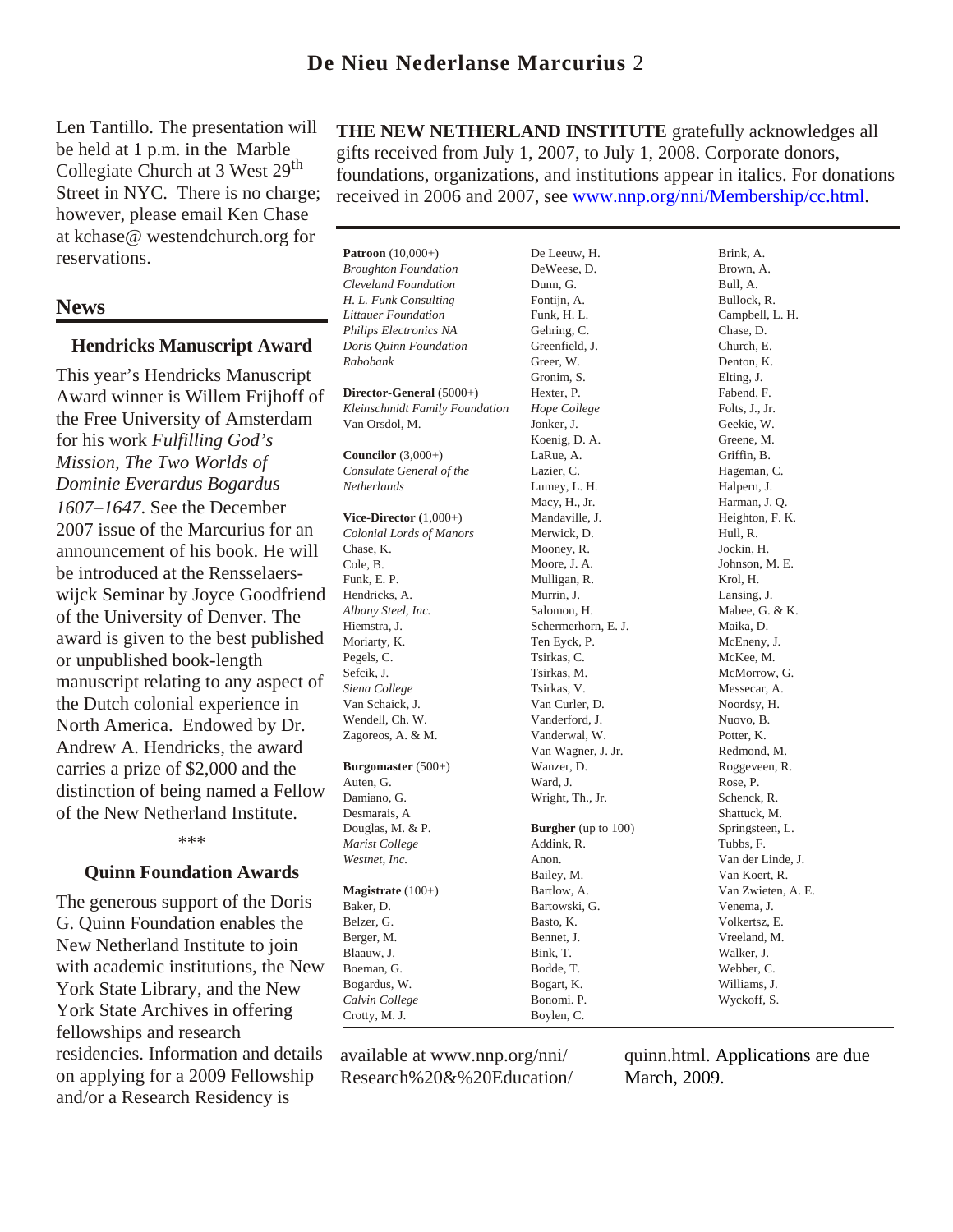# **De Nieu Nederlanse Marcurius 3**

# **Save the Date**

The Annual Meeting of the NNI will be held on January 31, 2009. David Voorhees, editor of *De Halve Maen*, the journal of the Holland Society of NY, will be the keynote speaker. In conjunction with the Annual Meeting, the annual Alice P. Kenney Memorial Award will be given. Nominations for this Award should be received no later than December 1, 2008. For further information, contact the NNI office or go to: www.nnp.org/nni/Awards/ kenney.html

# **Publications**

Nebraska University Press has announced October 1, 2008 as the release date of Adriaen van der Donck's *Description of New Netherland*. This edition of Van der Donck's classic provides the first complete and accurate Englishlanguage translation of an essential first-hand account of the lives and world of Dutch colonists and northeastern Native communities in the seventeenth century. Adriaen van der Donck, a graduate of Leiden University in the 1640s, became the law enforcement officer for the Dutch patroonship of Rensselaerswijck, located along the upper Hudson River. His position enabled him to interact extensively with Dutch colonists and the local Algonquians and Iroquoians. An astute observer, detailed recorder, and accessible writer, Van der Donck was ideally situated to write about his experiences and the natural and cultural worlds around him.

Van der Donck's *Beschryvinge van Nieuw-Nederlant* was first published in 1655 and then expanded in 1656. An inaccurate and abbreviated English translation appeared in 1841 and was reprinted in 1968. This new volume features an accurate, polished translation by Diederik Willem Goedhuys and includes all the material from the original 1655 and 1656 editions. The result is an indispensable first-hand account with enduring value to historians, ethnohistorians, and anthropologists.

This new translation was edited by Charles Gehring and William Starna, with a Foreword by Russell Shorto. Hardcover. 208 pp. 978 0 8032 1088 2. \$40.00.

## **NNI News**

The Board of Trustees met in Katonah, NY, on August 9, 2008, at the home of Howard and Elisabeth Funk, respectively Webmaster for NNP/NNI and NNI trustee.

 President Wendell noted with regret the resignation of Fred M. Tibbitts, Jr., a trustee of long standing. As a global beverage merchant Fred has been the NNI's most vocal overseas ambassador

especially to countries in the Far East such as China and Thailand. As a trustee of the Holland Society Fred helped to assure its continued financial support of the NNP. However, Fred's business is now based in Bangkok, which makes it difficult to attend to NNI business. The board thanks Fred for his tireless support and generous

contributions to our annual dinners. We wish him the best of luck.

 The Traveling Exhibit, the Documentary, and the *Liber Amicorum*, three components of NNI's 2009 Project, are on schedule, according to its chair, trustee Jippe Hiemstra. The Traveling Exhibit will open on December 12, 2008.

 The president established a Website Committee, consisting of Elisabeth Funk, chair; Charles Gehring; Marilyn Douglas; and Howard Funk of H. L. Funk Consulting, webmaster. The committee's composition and task division conforms to ongoing practice over the past several years. The chair reported that, in the month from July  $6 -$ August 5, 2008, the website received 7,230 visitors, viewing a total of 20,000 pages. Visits originated in 113 countries from across the globe, the majority coming from the U.S., followed by the Netherlands, Canada, and the United Kingdom.

 Limited supply! The NNI office reports brisk sales of *From De Halve Maen to KLM: 400 Years of Dutch-American Exchange*, a volume of selected papers of the 2006 joint AANS/NNI conference. Copies are still available at a sharply reduced price from the NNI office or online at: www.nnp.org/ nni/Publications/seminarxxixbook. html, which also offers information regarding this volume, including a table of contents.